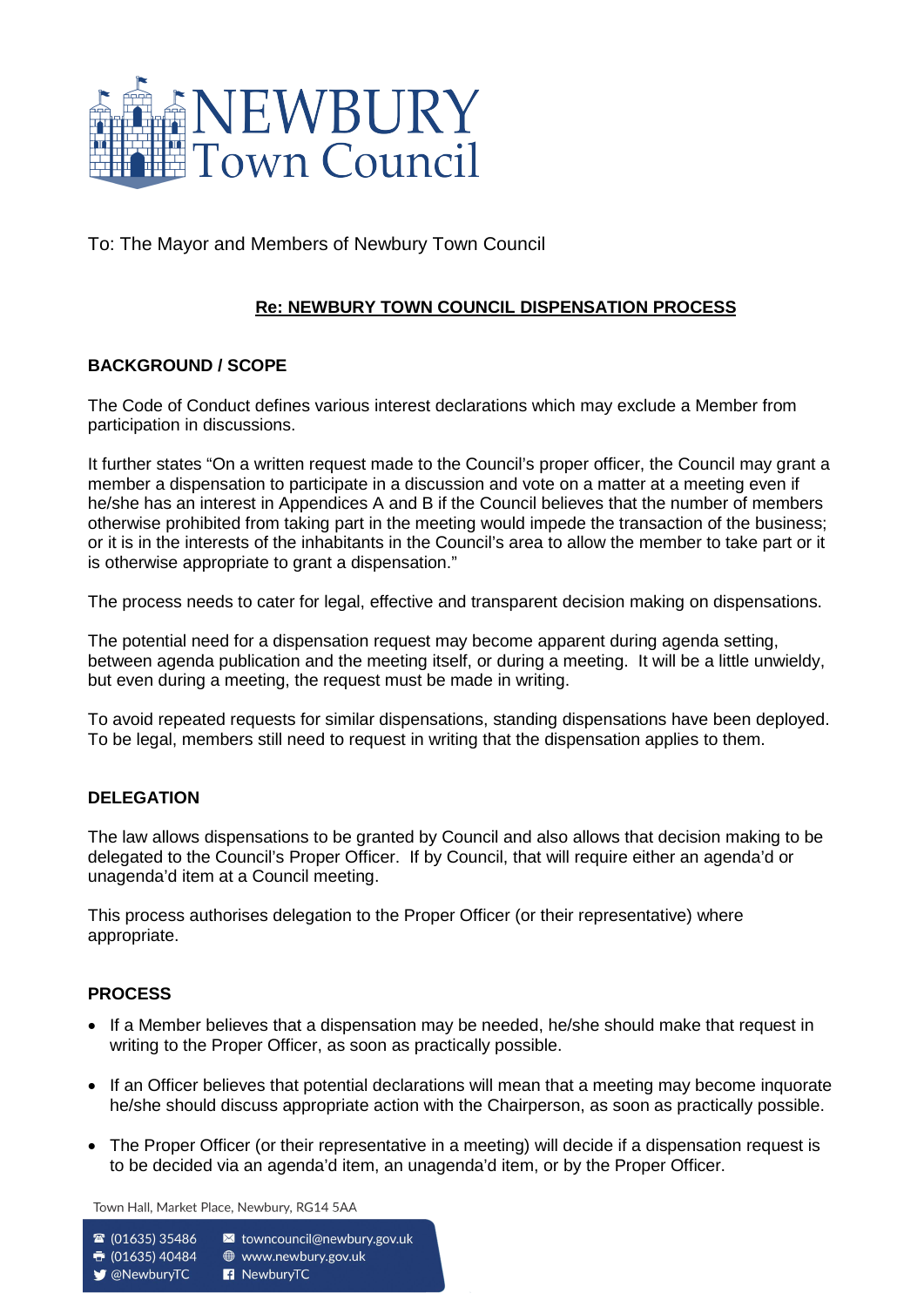- If decision is made by Council (via an agenda'd or unagenda'd item) then the appropriate resolution will be made at the meeting and recorded in the minutes.
- If the decision is made by the Proper Officer, then the decision will be stated by the Proper Officer in the meeting and recorded in the minutes.
- In all cases, the reason for granting the dispensation must be recorded.
- In all cases, the period of time (up to a maximum of four years) for which the dispensation takes effect must be defined.
- If the dispensation is to be a standing dispensation, it will be added to the list of standing dispensations contained within this document.

### **STANDING DISPENSATIONS**

1. Dual-Hatted Members: It is expected that all dual-hatted Members (and partners of dual-hatted members) will declare Membership of the District Council, which would exclude them from any discussion which impacts on the District Council.

Members should apply for a dispensation for the period up to the next full Council elections in 2019 permitting any 'dual-hatted' Member or a Member who has a partner who is "dual-hatted" to speak and vote on

- any matter relating to any land transactions between Newbury Town Council and West Berkshire Council
- any matters relating to any financial transactions or grants between Newbury Town Council and West Berkshire Council
- any planning application or Local Plan matter where the promoter, applicant or landowner is West Berkshire Council
- any matter (from a Newbury Town Council perspective) on which the "dual-hatted" Member may be called upon to re-discuss in their capacity as a Member of a District Council Committee (e.g. Licensing)
- 2. Planning Applications by Newbury Town Council: It is likely that the Town Council would like to express support for any planning application made in its name, but that Members may feel that this is an item which under the old framework they would have declared a personal and prejudicial interest, or may feel it now falls into the Financial Interest category.

All Members should therefore apply for a dispensation for the period up to the next full Council elections in 2019 permitting any Member to speak and vote on

- any planning application where the promoter, applicant or landowner is Newbury Town Council
- 3. Setting Newbury Town Council precept: Most Members are likely to have land, licence or tenancy interests within the area of the Council and so they would be precluded from discussing setting the precept as that will have a pecuniary impact on them. Without a dispensation, Newbury Town Council would therefore be unable to set a precept.

All Members should therefore apply for a dispensation for the period up to the next full Council elections in 2019 permitting any Member to speak and vote on

• The Newbury Town Council budget and precept